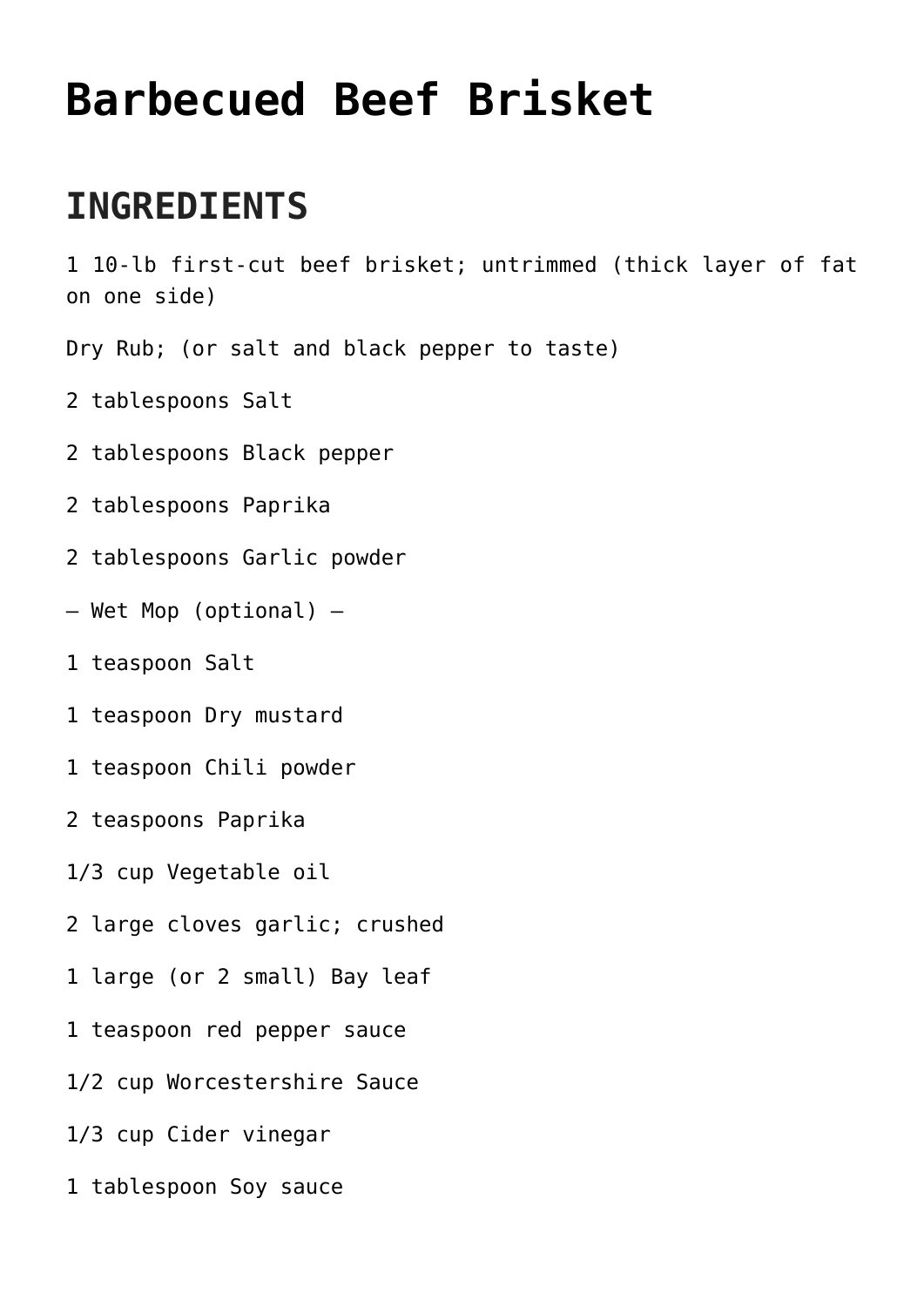- 3 1/4 cups Beef stock
- Barbecue Sauce; (or your favorite commercial BBQ sauce) —
- 1 1/4 cups Ketchup
- 1/3 cup Worcestershire Sauce
- 1/3 cup Lemon juice
- 1/3 cup Brown sugar; packed
- 1 tablespoon yellow mustard
- 1/4 cup Water
- 1 large clove garlic; crushed

1/4 cup butter; (1/2 stick) or pan drippings\* from barbecue

## **INSTRUCTIONS**

To prepare Dry Rub: In an airtight container with a lid, combine the salt, pepper, paprika, and garlic powder. Shake to mix well. Sprinkle over the entire surface of the meat, concentrating on the fat layer. Rub or press into the fat and meat. Makes 1/2 cup.

To prepare Wet Mop: In a medium saucepan, combine the salt, dry mustard, chili powder, paprika and vegetable oil. Stir to make a paste. Add the remaining ingredients slowly, stirring all the while. Place over medium heat and bring to a boil. Remove from the heat and allow to cool. Pour into a container with a tight-fitting lid and refrigerate until ready to use. Brush the mop on beef or ribs while barbecuing over dry (no water pan), indirect heat. Makes 1 quart.

To prepare Barbecue Sauce: Combine the ketchup, Worcestershire sauce, lemon juice, brown sugar, mustard, water and garlic in a medium saucepan. Place over very low heat and simmer,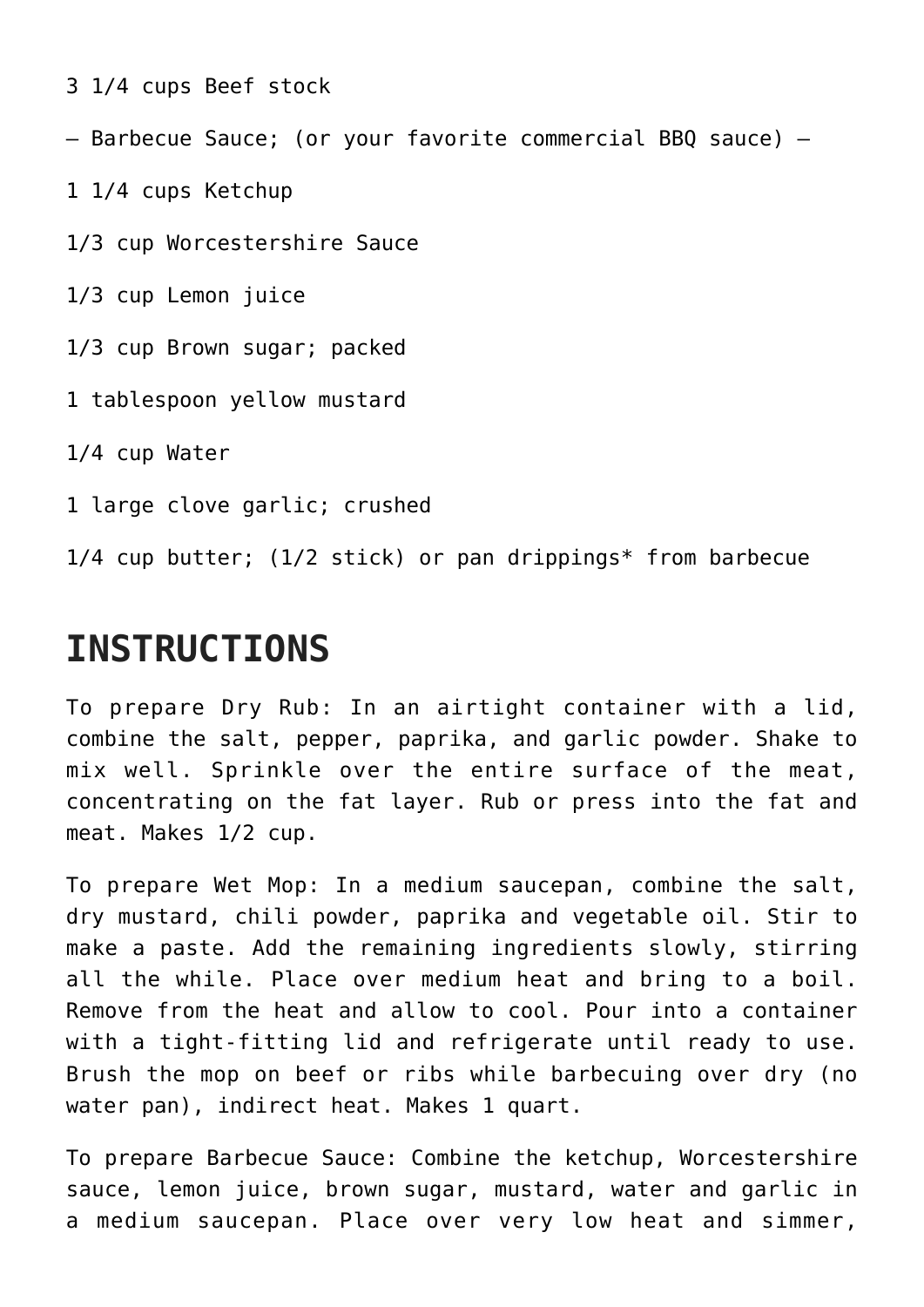stirring occasionally, 1 hour. For really smoky flavor, place on the grill away from the heat source during the last hour of smoking. Stir in the butter or drippings and cook 15 minutes longer. Pour into a container with a tight-fitting lid and refrigerate to store, up to 2 weeks. Makes about 3 cups.

\* Note: To obtain pan drippings, place a drip pan under the brisket during cooking or save the juices that collect while the meat rests during slicing. You can also heat some of the fat trimmings to obtain some fat drippings. If using the grill/oven technique of barbecuing brisket, as described with the accompanying recipe, the meat drippings collect in the foil and can easily be spooned up and added to the sauce.

To prepare Beef Brisket using Slow Technique: Generously coat all sides of the brisket, particularly the fat layer, with the dry rub or salt and pepper. Cover and let the meat come to room temperature, about 1 hour. Meanwhile, prepare a fire by lighting wood or a combination of wood and charcoal in the firebox of a cooker or at the end of a barrel smoker opposite the end with the vent or chimney. Or light the coals in a water smoker. Or preheat a gas smoker/grill. When the fire has burned down to glowing embers or the coals are covered with gray ash, place the brisket on the grate but not directly over the coals. Or place a full pan of water over the coals or hot lava rocks, then add the grate and brisket. The fire should be low, 225 to 250 degrees F. Cover the cooker and smoke the brisket, turning every hour or so, until it is tender and the internal temperature reaches 180 to 190 degrees F on an instant-read thermometer, 8 to 10 hours. Tend the fire by adding wood (or wood embers from a separate fire) or coals to keep it from going out and to keep the temperature inside the cooker between 225 and 300 degrees F. If using a mop (basting is advisable only when cooking without a water pan), brush it on when turning the brisket or after tending the fire. When the brisket is charred and tender (a fork should insert easily), remove it from the cooker and allow to rest about 20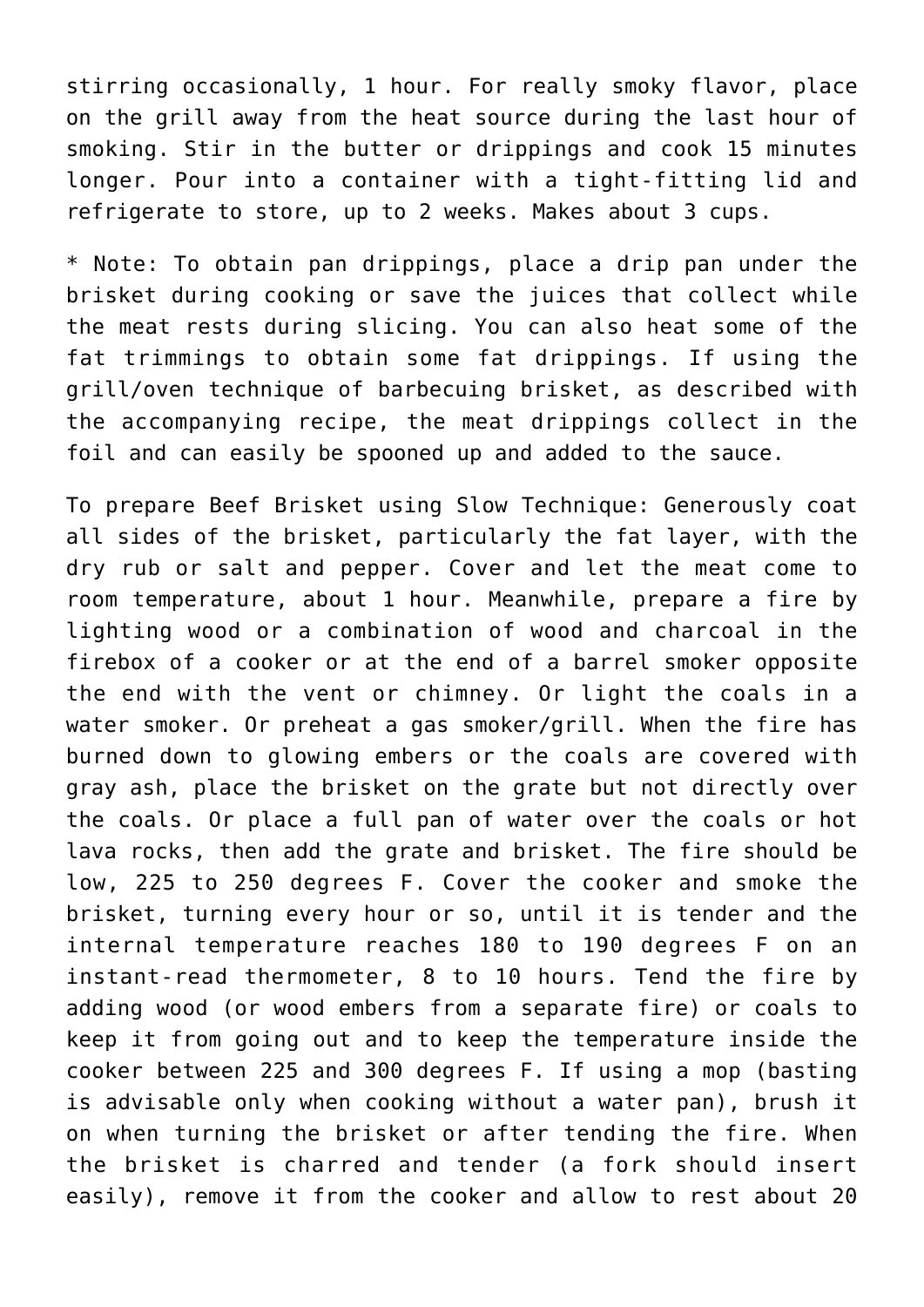minutes. Trim off the fat layer (that's been basting the meat) and cut brisket in thin slices across the grain. Serve with warm barbecue sauce, if desired. Or, stack several slices in a sandwich bun spread lightly with sauce. Add more sauce, as desired.

To prepare Beef Brisket using combination Grill/Oven Technique: The following technique produces smoky, tender brisket and cuts the time almost in half. Generously coat all sides of the brisket, particularly the fat layer, with the dry rub or salt and pepper. Cover and let the meat come to room temperature, about 1 hour. Light a fire in a charcoal grill that is big enough to hold the brisket. Allow the coals to burn until covered with gray ash. Place the brisket on the grill, fat side down. Grill the brisket about 45 minutes or until the fat is charred, turning when necessary to stop fat from dripping into the fire. Squirt flare-ups with water to douse the flames. For a gas grill; grill directly over a medium flame for about 20 minutes or until the fat side was charred, then over indirect heat for another 20 minutes. Remove the brisket from the grill.

Preheat the oven to 250 degrees F. Place the brisket on a double thickness of aluminum foil in a shallow roasting pan. Wrap it tightly and bake for 4 to 5 hours or until the meat is very tender. Remove the brisket from the oven and peel back the foil. Increase the oven temperature to 350 degrees F. Return the brisket to the oven and roast, uncovered, for 30 minutes to crisp the top layer of fat. Allow the meat to rest for 20 minutes. Trim off the fat layer and cut across the grain into thin slices. Serve with warm barbecue sauce, if desired. Or, stack several slices in a sandwich bun spread lightly with sauce. Add more sauce, as desired.